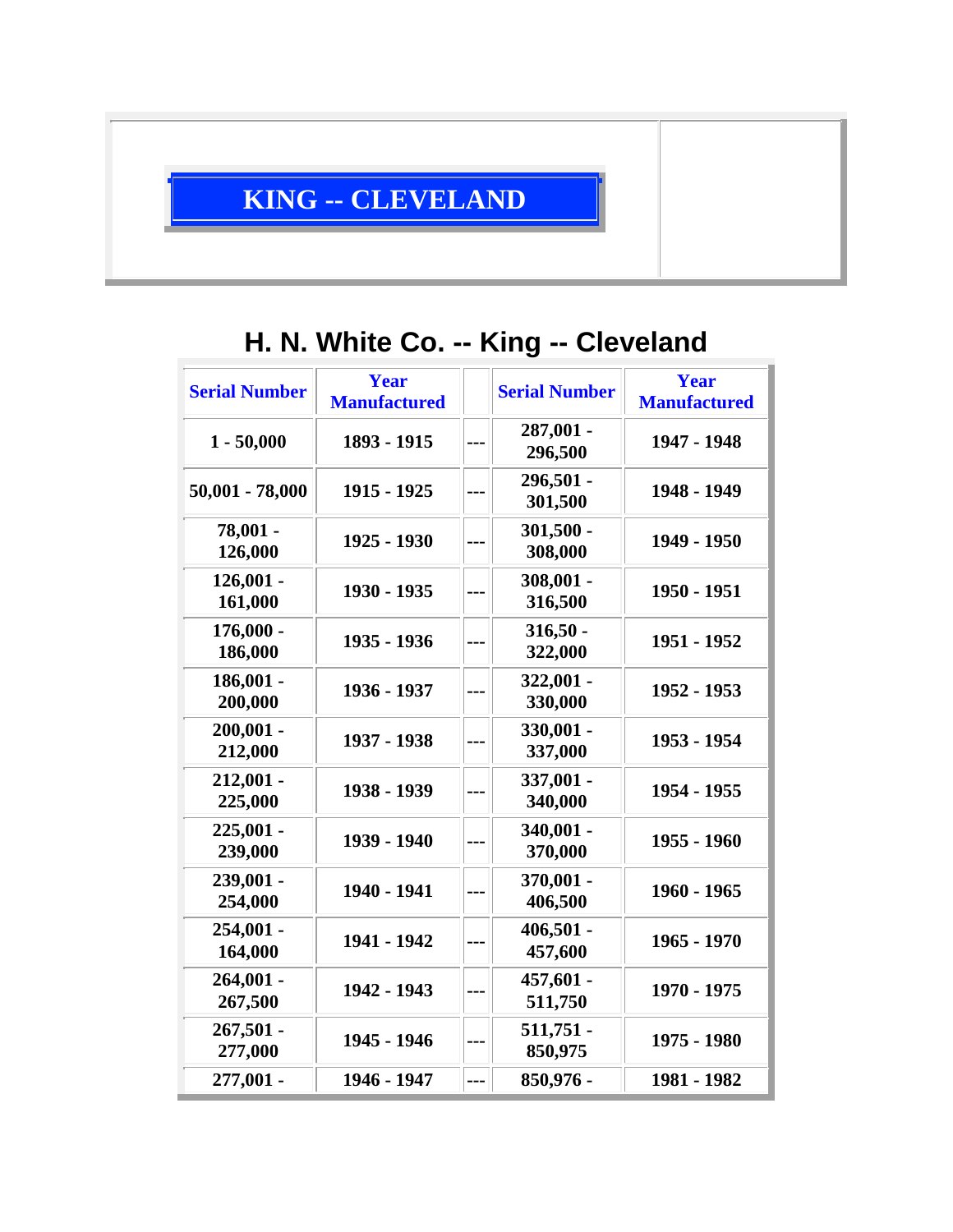| 287,000 | 906,859                                                 |              |
|---------|---------------------------------------------------------|--------------|
|         | $906,860 -$<br>$- - -$<br>976,571                       | 1983 - 1984  |
|         | $976,572 -$<br>999,999<br>---<br>$100,000 -$<br>159,464 | 1985<br>1986 |

| <b>Serial Numbers (Approx.)</b> | <b>Year Manufactured</b>            |
|---------------------------------|-------------------------------------|
| $1 - 9,999$                     | 1925<br>Purchased by H.N. White Co. |
| $10,000 - 29,000$               | 1930                                |
| 30,000 - 39,999                 | 1935                                |
| 40,000 - 44,999                 | 1940                                |
| 45,000 - 49,999                 | 1945                                |
| $50,000 - 64,999$               | 1950                                |
| 65,000 - 99,999                 | 1955                                |
| 100,000 - 159,999               | 1960                                |
| 160,000 - 419,999               | 1965                                |
| 420,000 - 599,999               | 1970                                |
| $600,000 -$                     | 1975                                |

## **Cleveland**

**The King tradition of excellence goes back to 1893. As a young man, Henderson N. White ran an instrument repair shop in Cleveland, Ohio, and became friends with the musicians in the city. One of the finest musicians was Thomas King, a solo trombonist with the Lyceum Theatre Orchestra. He urged White to design a new trombone and offered to help. The two men collaborated, White providing his mechanical skill, King contributing his experience as an artist. They tried their ideas, tested them over a period of months, and finally produced a trombone with a vastly improved slide action and superb tonal quality. White named it the "King" trombone, after his friend. It was an immediate success in Cleveland and soon became one of the most popular trombones in the country. White followed his trombone success by designing and patenting a new silver cornet, which also won almost instant acceptance. Then came King trumpets, French horns, baritones and double-bell euphoniums. And so the company began.**

**During the early years, White worked at the benches along with his employees to learn the causes of imperfections in band instruments ... his own included. He insisted that every flaw be corrected. He even sponsored a 12-piece band that played at the factory three times a week not only for the enjoyment of his people but also as a continuing test of his instruments. H.N. White pioneered the use of Sterling silver in making**